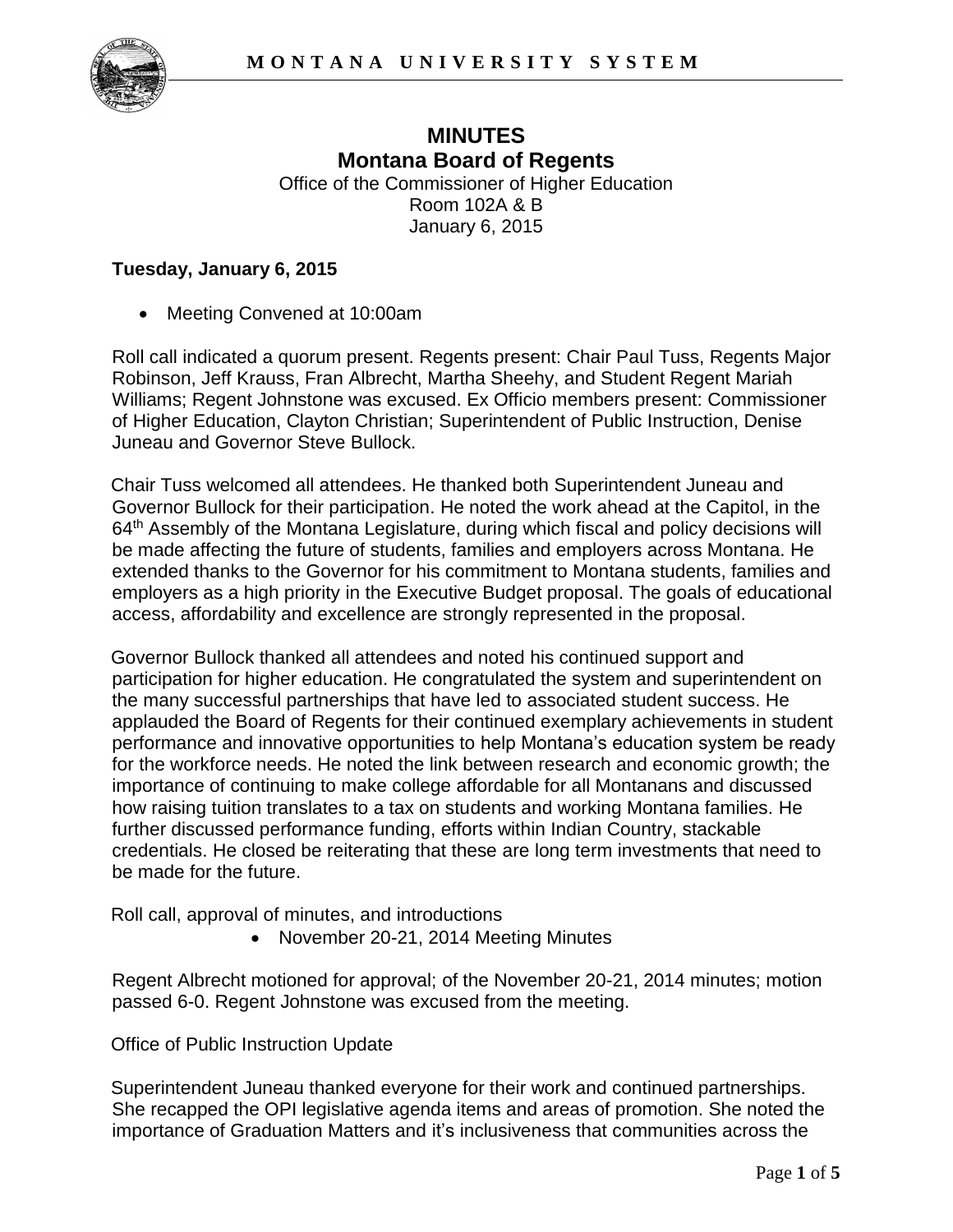state have made. She discussed raising the legal drop out age; to set an expectation at the state level that we expect all high school students to graduate. She discussed additional training opportunities and early edge opportunities. She recapped the highlights and successes of the College Application Week.

## Commissioner's Report

Commissioner Christian thanked both the Governor and Superintendent Juneau for their work and strong partnerships. He recapped what would be reported to the Legislature and our progress over the past couple of years. He discussed the investment opportunities for state funding in higher education and the return on investment that would lead to deliverables for the state. He noted additional focus on HB 13, the state employee pay plan; HB 5, the state buildings and grounds infrastructure and maintenance bill; any other related long-range building legislation and a number of public employee retirement bills that affect faculty and staff. He noted his confidence in demonstrating the deliverables we agreed to during last session and noted the educational support from the legislature. Deputy Commissioner Trevor will inform the sub-committee that we are making progress across all fronts. He discussed positive progress being made with Ed-ready and the potential impact it has on our system, for developmental education and ultimately time-to-degree. Commissioner Christian also mentioned progress being made with stackable credentials, TAACCCT grant, and the research initiative, and its potential to create opportunities across the state.

U-System Accountability – Metrics & Strategies

Deputy Commissioner Trevor presented on the U-System accountability. He gave background information recapping the 2013 session and SJ Resolution 13 which required the MUS to study college completion; specifically to adopt metrics, collect data, develop strategies and report back at the 64th session on the progress to date. He noted the inclusion of Complete College America, which led to game changer strategies; where the MUS implements aggressive strategies to improve time to degree and college completion. He discussed the progress and outcome metrics for all CCA-state level comparisons including outcome, progress and reporting. He discussed degree production, graduation rates, transfer rates, time to degree, credits to degree, enrollment in remediation and successes, retention rates, course completion, enrollment, and completion ratio. He shared the following strategies that are currently underway within the MUS including: Performance Funding; Developmental Education Reform; Full-time is Fifteen; Structured Schedules – Block Scheduling; Guided Pathways, Math Pathways, Advising; and Dual Enrollment. He further discussed the idea behind full-time enrollment is 15 credits. The three recommendations to help with 15 credits enrollment includes using banded tuition so any additional credits over 12 are free. Cap degree credit requirements and inform and incentivize students to attend fulltime – 15 credits per semester. Both UM and MSU have programs in place to help encourage 15 credits for full time status. These are the types of programs that are considered best practices. President Engstrom gave a brief overview of the Four Bear Program. President Cruzado also discussed the MSU program – Freshmen 15, noting the idea here is a culture change. Discussion followed.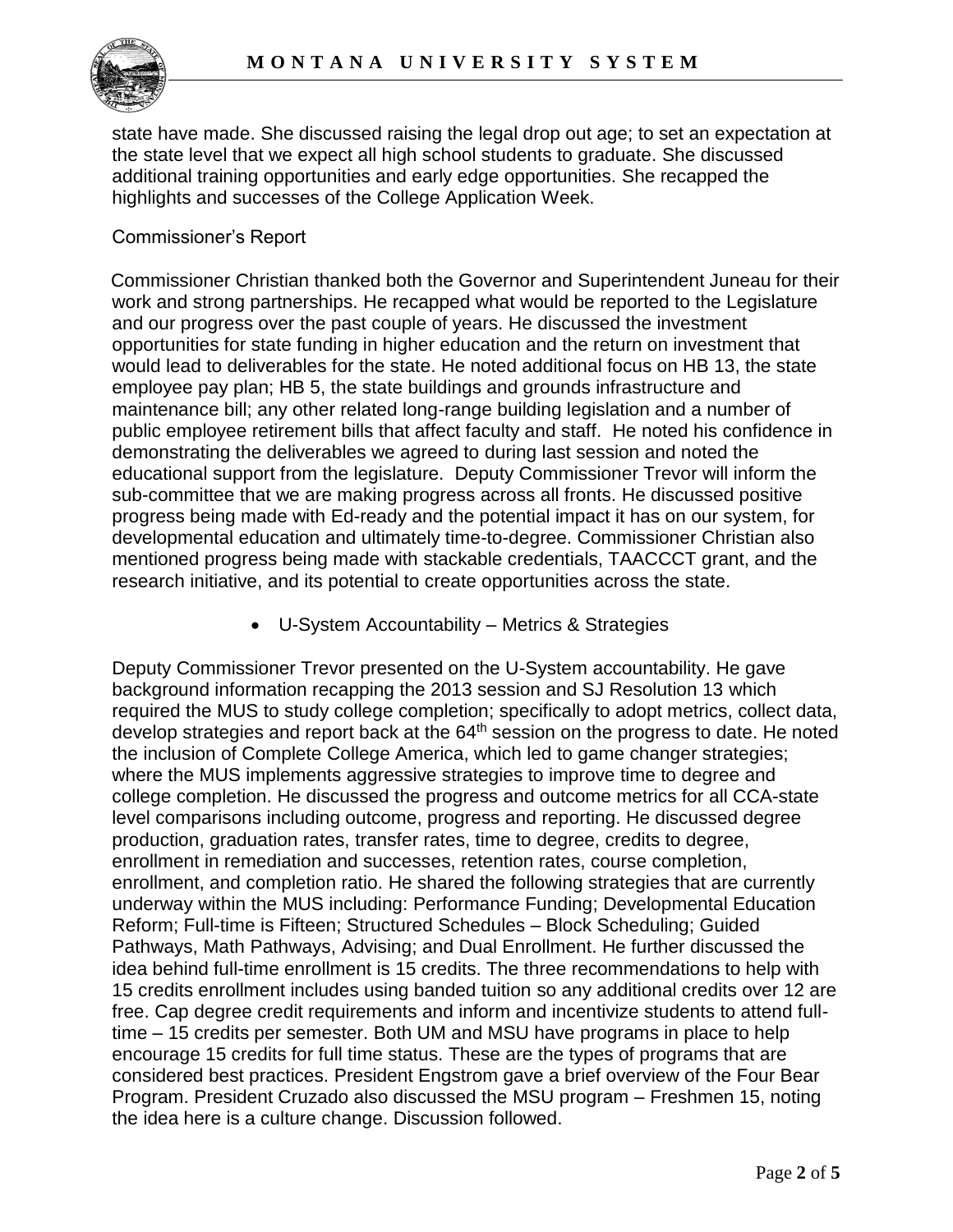

- Legislative Session Discussion
- Campus Reports

## **CONSENT**

- a. Expend Student Equipment Fee Allocation; MSU-Billings *ITEM 166-2701- R0115*
- b. Professor Emeritus Bartholomew; MSU-Bozeman *ITEM 166-2001- R0115*
- c. Professor Emeritus Tobias; MSU-Bozeman *ITEM 166-2002-R0115*
- d. Professor Emeritus Wolff; MSU-Bozeman *ITEM 166-2003-R0115*
- e. MSU-Billings Staff; *ITEM 166-2700-R0115*
- f. MSU Grad Assistant Labor Agreement; OCHE *ITEM 166-102-R0115 | Attachment #1*

Regent Robinson motioned for approval of consent items a.-f. motion passed 6-0.

## **ACTION**

a. Policy 901.9 Revision – Campus Affiliated Foundations; OCHE *ITEM 166-101-R0115 | Attachment #1*

Commissioner Christian explained the request to change Policy 901.9 for permission to set up a 501(c)(3)MUS foundation which would allow donors to make gifts to a system wide foundation where gifts to an individual campus foundation is not practicable for fulfilling the donor's intentions. Both President Engstrom and President Cruzado indicated that their respective foundations have concerns. Nonetheless, President Engstrom supported the policy change and President Cruzado recommended a meeting be held with representatives from the foundations and Commissioner Christian to further discuss the possibility of a system foundation. Discussion followed. Additional language can be added to clarify that this foundation is subject to BOR approval. The Board asked that this item include the following language: under paragraph c, subsection C(9) : Any MUS foundation shall have public operating agreement, by-laws, and a conflict of interest policy approved by the BOR and comply with all Federal and State Laws regarding a 501(c) (3). And add the following the  $4<sup>th</sup>$  paragraph in Section A: In addition, the MUS may establish, subject to approval of the Board of Regents pursuant to paragraph C.9. below, a foundation to accept gifts.

Regent Krauss made a motion to approve Action item a. Item 166-101 with proposed revised language; Motion approved 6-0.

> b. Operating Agreement between The University of Montana and The University of Montana Foundation; UM-Missoula *ITEM 166-1001- R0115 | Attachment #1*

President Engstrom spoke to the request for authorization from the Board and the University of Montana to enter into a new agreement with its affiliated foundation, The University of Montana Foundation. This new agreement replaces the existing agreement dated February 1, 2013.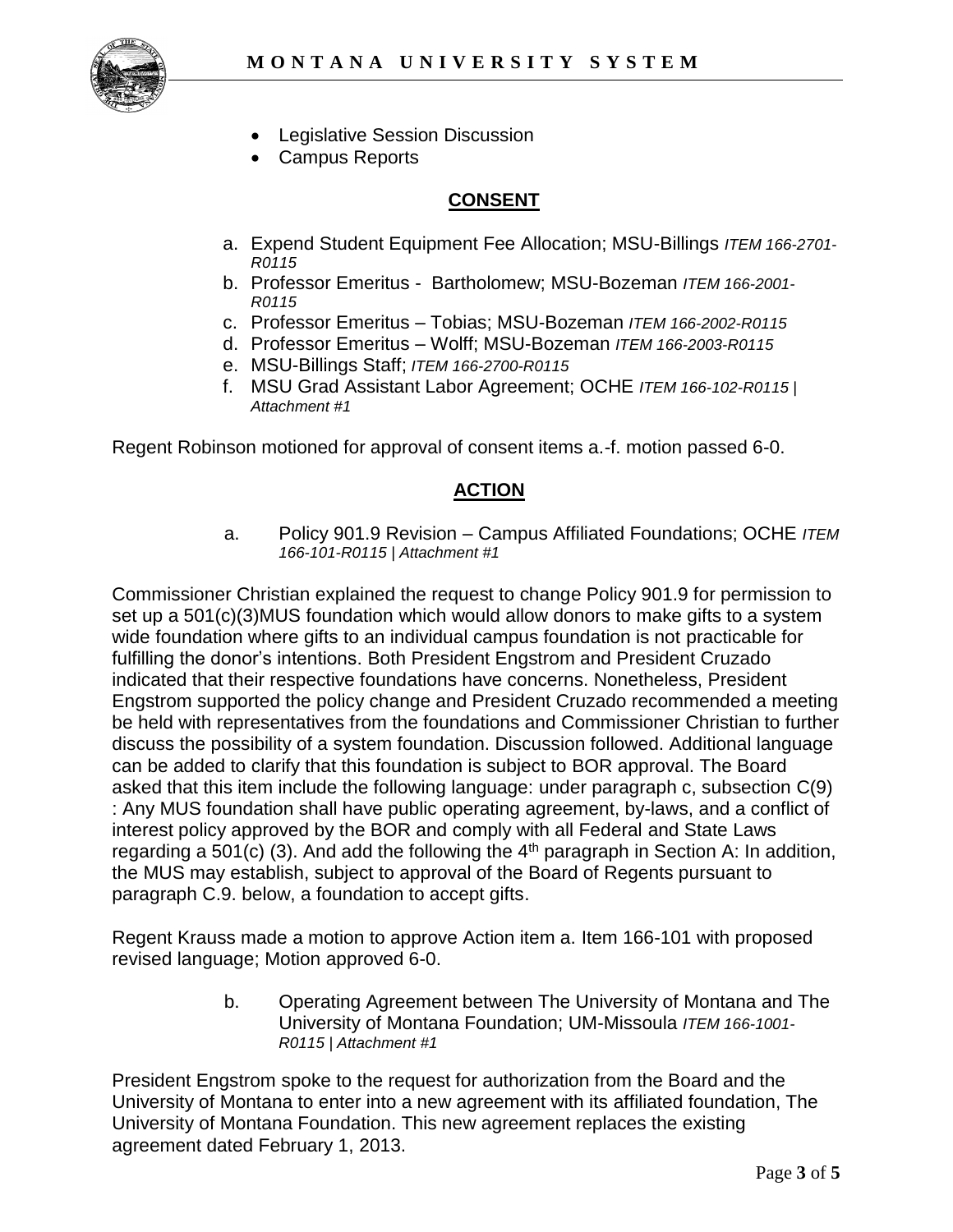

Regent Albrecht motioned to approve action item b. Item 166-1001-R0115; motion passed 6-0.

## **INFORMATION**

a. Policy 401 and 404 Research Reports; MSU-affiliation and UMaffiliation *| Strategic Plan Goal | MSU 401-404 Report | UM 401 Report and UM 404 Report*

Deputy Commissioner Moisey reported annual aggregate numbers on research expenditures across the system.

Student Appeals

Student Appeal #1

No motion was made; student appeal was denied and the Commissioner's decision is upheld.

Public Comment

Rene Rejo Pera – VPR and MSU – expressed her thanks for BOR support of the research initiative.

Executive Session *– Separate Dial-in Provided*

- Honorary Doctorate UM Missoula
- Honorary Doctorate MT-Tech

Meeting Adjourned at 12:33pm

Approved by the Board of Regents on

Date **Date Date** 

\_\_\_\_\_\_\_\_\_\_\_\_\_\_\_\_\_\_\_\_\_\_\_\_\_\_ \_\_\_\_\_\_\_\_\_\_\_\_\_\_\_\_\_\_\_\_\_\_\_\_\_\_

\_\_\_\_\_\_\_\_\_\_\_\_\_\_\_\_\_\_\_\_\_\_\_\_\_\_ \_\_\_\_\_\_\_\_\_\_\_\_\_\_\_\_\_\_\_\_\_\_\_\_\_\_ Clayton T. Christian **Paul Tuss** Commissioner of Higher Education Chair, Board of Regents and Secretary to the Board of Regents

as having a "time certain." Action may be taken on any item listed on the Board or Committee Agendas. Public comment is welcome on all items. The Board of Regents will make reasonable accommodations for known disabilities that may interfere with an individual's ability to participate. Persons requiring such accommodations should make their requests to the Office of the Commissioner of Higher Other than the meeting starting time, times listed are approximate. In addition, agenda items may be rearranged unless an item is listed Education as soon as possible before the meeting to allow adequate time for special arrangements. You may call or write to: ADA Coordinator, P. O. Box 203201, Helena MT 59620-3201, 406-444-6570, 1-800-253-4091 (TDD)